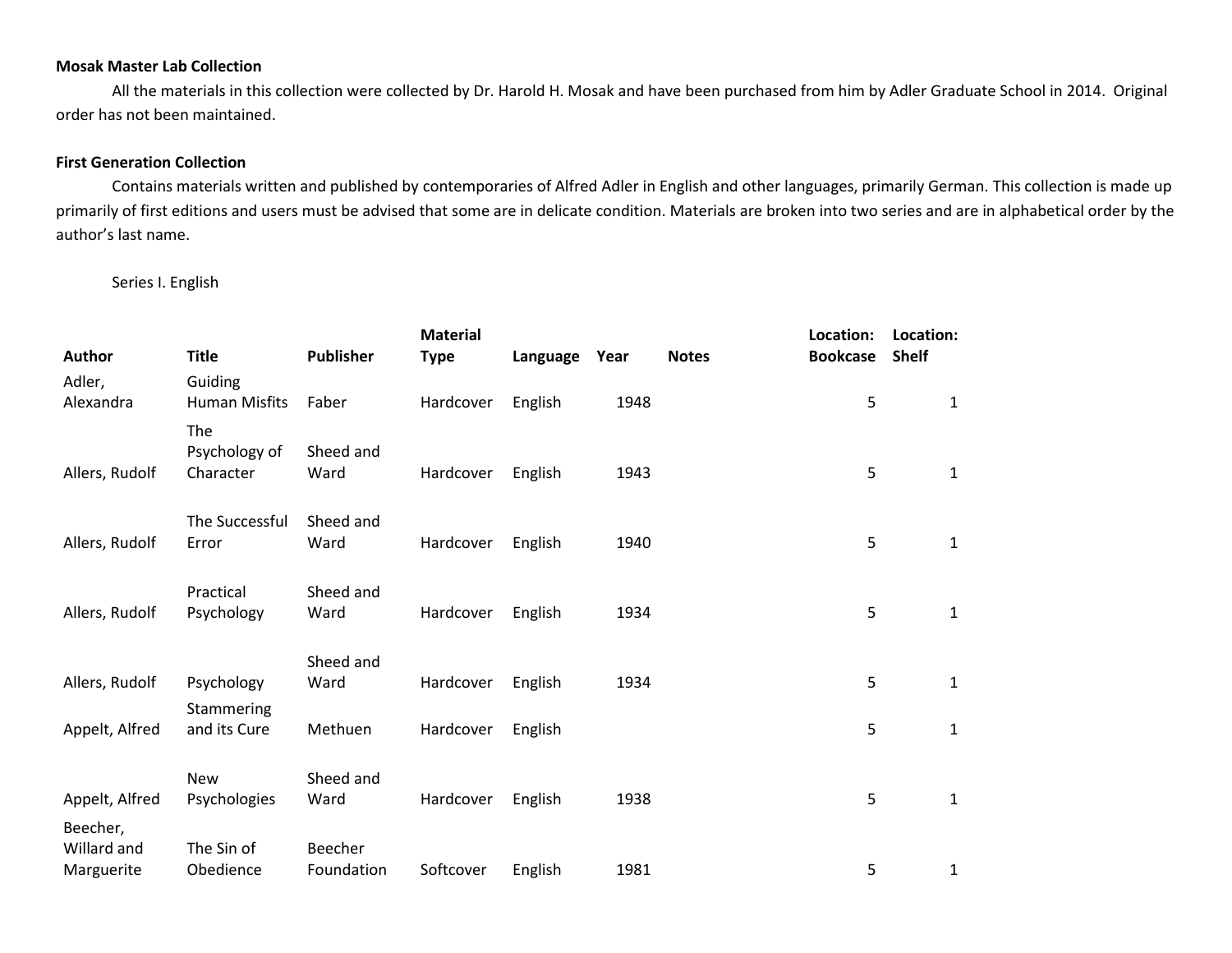| Beecher,<br>Willard and<br>Marguerite | Beyond<br>Success and<br>Failure | Julian Press        | Hardcover | English | 1966 |                                                   | 5 | $\mathbf{1}$ |
|---------------------------------------|----------------------------------|---------------------|-----------|---------|------|---------------------------------------------------|---|--------------|
| Beecher,<br>Willard and<br>Marguerite | Beyond<br>Success and<br>Failure | Julian Press        | Hardcover |         | 1966 | signed                                            | 5 | $\mathbf{1}$ |
|                                       | Masculin and<br>Feminine and     |                     |           | English |      | small pamphlet,<br>deleted chapter<br>from Beyond |   |              |
| Beecher,                              | Never the                        |                     |           |         |      | Success and                                       |   |              |
| Willard and                           | <b>Twain Shall</b>               | The Today           |           |         |      | Failure;                                          |   |              |
| Marguerite<br>Beecher,                | Meet                             | Church              | pamphlet  | English | 1978 | illustrated                                       | 5 | $\mathbf{1}$ |
| Willard and                           | The Mark of                      |                     |           |         |      |                                                   |   |              |
| Marguerite<br>Beecher,                | Cain                             | Harper              | Hardcover | English | 1971 |                                                   | 5 | $\mathbf{1}$ |
| Willard and                           | Parents on the                   |                     |           |         |      |                                                   |   |              |
| Marguerite                            | Run                              | <b>Julian Press</b> | Hardcover | English | 1955 |                                                   | 5 | $\mathbf{1}$ |
|                                       | Inferiority<br>Feelings in the   |                     |           |         |      |                                                   |   |              |
| Brachfeld,                            | Individual and                   | Grune and           |           |         |      |                                                   |   |              |
| Oliver                                | the Group                        | Stratton            | Hardcover | English | 1951 |                                                   | 5 | 1            |
| Buber, Martin                         | I and Thou                       | Scribners           | Softcover | English | 1958 |                                                   | 5 | $\mathbf{1}$ |
| Crookshank,                           | Diagnosis: and<br>Spiritual      |                     |           |         |      |                                                   |   |              |
| F.G.                                  | Healing                          | Kegan Paul          | Hardcover | English | 1927 | minibook                                          | 5 | $\mathbf{1}$ |
|                                       | The Mongol in<br>our Midst: A    |                     |           |         |      |                                                   |   |              |
|                                       | Study of Man                     |                     |           |         |      |                                                   |   |              |
| Crookshank,<br>F.G.                   | and His Three<br>Faces           | E.P. Dutton         | Hardcover |         | 1925 | minibook                                          | 5 | $\mathbf{1}$ |
|                                       |                                  |                     |           | English |      |                                                   |   |              |
| Crookshank,                           | Individual<br>Sexual             |                     |           |         |      |                                                   |   |              |
| F.G.                                  | Problems                         | Kegan Paul          | Hardcover | English | 1931 | minibook                                          | 5 | $\mathbf{1}$ |
| Crookshank,                           | Individual                       |                     |           |         |      |                                                   |   |              |
| F.G.                                  | Diagnosis                        | Kegan Paul          | Hardcover | English | 1930 | minibook                                          | 5 | 1            |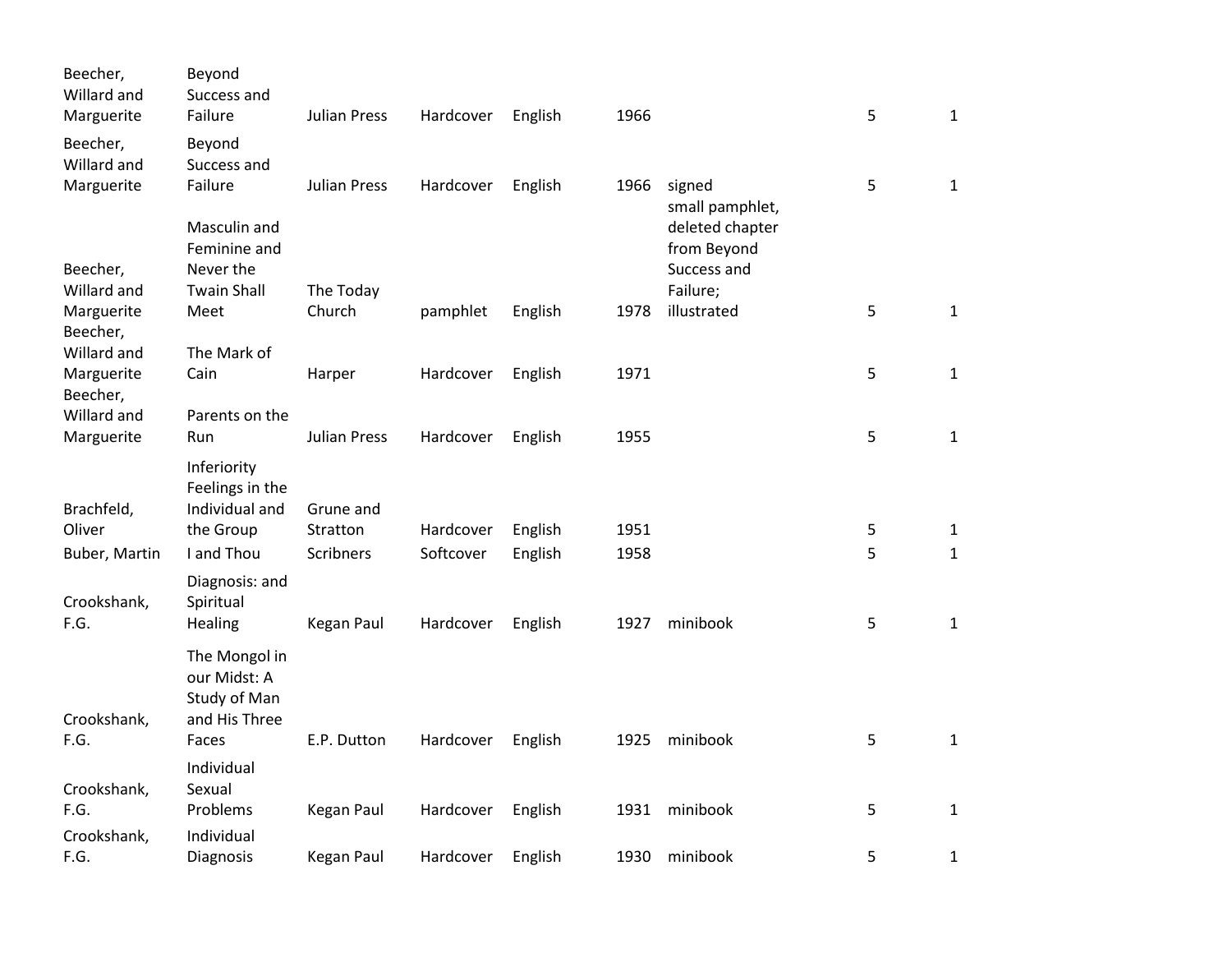| Dodd, Lee<br>Wilson<br>Dodge,    | The Golden<br>Complex                                | John Day<br>Company           | Hardcover | English | 1927 | 5 | $\mathbf{1}$ |
|----------------------------------|------------------------------------------------------|-------------------------------|-----------|---------|------|---|--------------|
| Raymond;<br>Kahn, Eugen          | The Craving<br>for Superiority                       | Yale                          | Hardcover | English | 1931 | 5 | $\mathbf{1}$ |
| Frankl, Viktor                   | The<br>Unconscious<br>God                            | Simon and<br>Schuster         | Hardcover | English | 1975 | 5 | $\mathbf{1}$ |
| Frankl, Viktor                   | From Death-<br>Camp to<br>Existentialism             | Beacon                        | Hardcover | English | 1959 | 5 | $\mathbf{1}$ |
| Freud,<br>Sigmund;<br>Oppenheim, | Dreams in                                            | International<br>Universities |           |         |      |   |              |
| D.E.                             | Folklore                                             | Press                         | Hardcover | English | 1958 | 5 | $\mathbf{1}$ |
| Freud,<br>Sigmund                | Collected<br>Papers, Vol. V                          | Hogarth<br>Press              | Hardcover | English | 1957 | 5 | $\mathbf{1}$ |
| Froeschels,<br>Emil              | Dysarthric<br>Speech;<br>Speech in<br>Cerebral Palsy | Expression<br>Compnay         | Hardcover | English | 1952 | 5 | $\mathbf{1}$ |
|                                  | Twentieth<br>Century<br>Speech and                   |                               |           |         |      |   |              |
| Froeschels,<br>Emil              | Voice<br>Correction                                  | Philosophical<br>Library      | Hardcover | English | 1948 | 5 | $\mathbf{1}$ |
| Froeschels,<br>Emil              | The Human<br>Race                                    | Philosophical<br>Library      | Hardcover | English | 1947 | 5 | $\mathbf{1}$ |
| Hoyland, John<br>S.              | That<br>Inferiority<br>Feeling                       | Allen and<br>Unwin            | Hardcover | English | 1937 | 5 | $\mathbf 1$  |
| Keyserling,<br>Count Herman      | The Book of<br>Marriage                              | Harcourt                      | Hardcover | English | 1926 | 5 | $\mathbf{1}$ |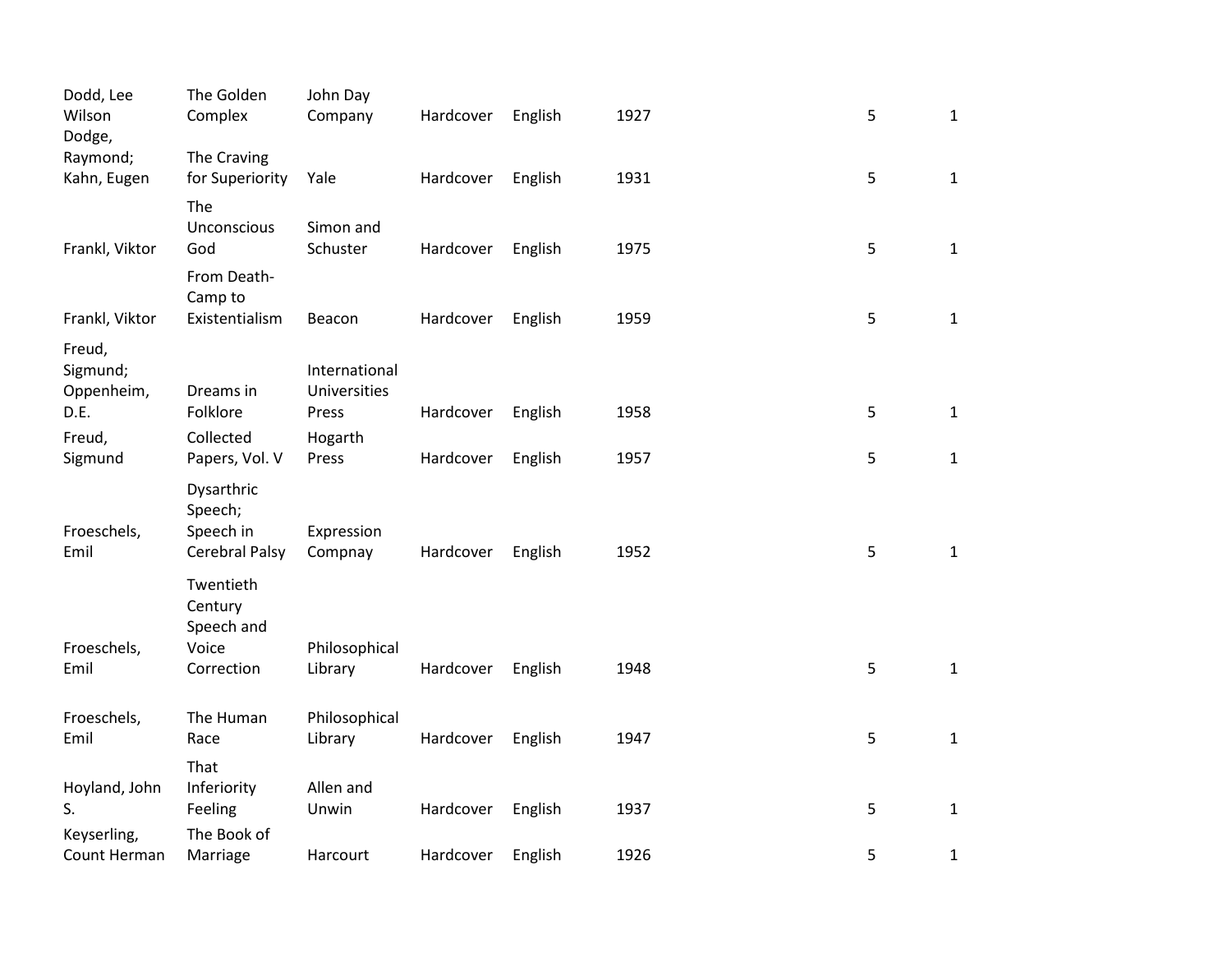| Knopf, Olga          | The Art of<br>Being a<br>Woman          | Little, Brown       | Hardcover | English | 1932 |                               | 5 | $\mathbf{1}$   |
|----------------------|-----------------------------------------|---------------------|-----------|---------|------|-------------------------------|---|----------------|
| Knopf, Olga          | The Art of<br>Being a<br>Woman          | <b>Blue Ribbon</b>  | Hardcover | English | 1932 |                               | 5 | $\mathbf{1}$   |
|                      | In Search of                            |                     |           |         |      |                               |   |                |
| Kunkel, Fritz        | Maturity                                | Scribners           | Hardcover | English | 1951 |                               | 5 | $\mathbf{1}$   |
|                      | Character,<br>Growth,                   |                     |           |         |      |                               |   |                |
| Kunkel, Fritz        | Education                               | Lippincott          | Hardcover | English | 1938 |                               | 5 | $2^{\circ}$    |
|                      | What Do You<br>Advise?                  |                     |           |         |      |                               |   |                |
| Kunkel, Fritz        |                                         | Washburn            | Hardcover | English | 1946 |                               | 5 | $\overline{2}$ |
|                      | What Do You                             |                     |           |         |      | binding is<br>seperating from |   |                |
| Kunkel, Fritz        | Advise?                                 | Washburn            | Hardcover | English | 1946 | the text block                | 5 | $2^{\circ}$    |
|                      | Let's Be                                |                     |           |         |      |                               |   |                |
| Kunkel, Fritz        | Normal!                                 | Washburn            | Hardcover | English | 1929 |                               | 5 | $\overline{2}$ |
|                      | Rhythm of<br>Life: A Guide<br>to Sexual |                     |           |         |      |                               |   |                |
| Lazarsfeld,<br>Sofie | Harmony for<br>Women                    |                     | Hardcover |         | 1934 |                               | 5 | $\overline{2}$ |
|                      | Woman's                                 | Greenberg           |           | English |      |                               |   |                |
| Lazarsfeld,          | Experience of                           | S. Sidders          |           |         |      |                               |   |                |
| Sofie                | the Male                                | and Son             | Hardcover | English | 1967 |                               | 5 | $\overline{2}$ |
|                      | Self-<br>Consistency: A<br>theory of    |                     |           |         |      |                               |   |                |
| Lecky, Prescott      | Personality<br>Motivation<br>and        | <b>Island Press</b> | Hardcover | English | 1945 |                               | 5 | $2^{\circ}$    |
| Maslow, A.H.         | Personality                             | Harper              | Hardcover | English | 1954 |                               | 5 | $\overline{2}$ |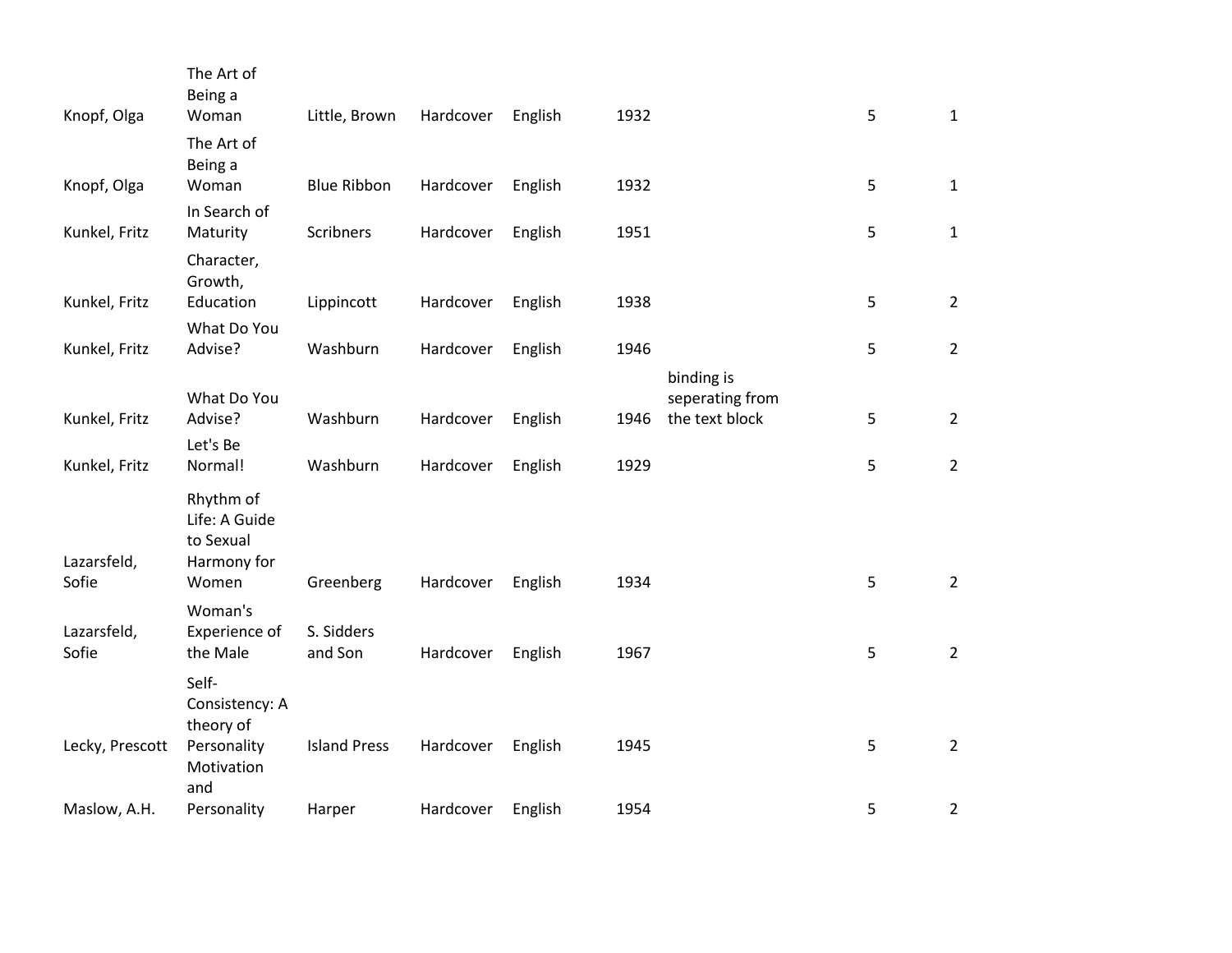| Murphy,                              | Personality: A<br>Biosocial<br>Approach to<br>Origins and |                                  |           |         |      |        |   |                |
|--------------------------------------|-----------------------------------------------------------|----------------------------------|-----------|---------|------|--------|---|----------------|
| Gardner                              | Structure                                                 | Harper                           | Hardcover | English | 1947 |        | 5 | $\overline{2}$ |
| Neisser, Edith<br>G.                 | The Eldest<br>Child                                       | Harper                           | Hardcover | English | 1957 |        | 5 | $\overline{2}$ |
| Neisser, Edith<br>G.                 | <b>Brothers and</b><br><b>Sisters</b>                     | Harper                           | Hardcover | English | 1951 | signed | 5 | $\overline{2}$ |
| Ogden, C.K.;<br>Richards, I.A.       | The Meaning<br>of Meaning                                 | Harcourt                         | Hardcover | English | 1952 |        | 5 | $\overline{2}$ |
|                                      | The Relation<br>of Parental<br>Authority to<br>Children's |                                  |           |         |      |        |   |                |
| Radke, Marian<br>J.                  | Behavior and<br>Attitudes                                 | University of<br><b>MN Press</b> | Hardcover | English | 1946 |        | 5 | $\overline{2}$ |
| Ringel, Erwin;<br>Van Lun,<br>Wenzel | The Priest and<br>the<br>Unconscious                      | Newman                           | Hardcover | English | 1954 |        | 5 | $\overline{2}$ |
| Ruhle, Otto                          | Karl Marx: His<br>Life and Work                           | New Home<br>Library              | Hardcover | English | 1929 |        | 5 | $\overline{2}$ |
| Schwarz,<br>Oswald                   | The<br>Psychology of<br>Sex                               | Pelican                          | Softcover | English | 1967 |        | 5 | $\overline{2}$ |
| Shoobs,<br>Nahum E.;<br>Goldberg,    | Corrective<br>Treatment fo<br>Unadjusted                  |                                  |           |         |      |        |   |                |
| George                               | Children                                                  | Harper                           | Hardcover | English | 1942 |        | 5 | $\overline{2}$ |
| Sperber,<br>Manes                    | Man and His<br>Deeds                                      | McGraw-Hill                      | Hardcover | English | 1970 |        | 5 | $\overline{2}$ |
| Sperber,<br>Manes                    | The Abyss                                                 | Doubleday                        | Hardcover | English | 1952 |        | 5 | $\overline{2}$ |
| Sperber,<br>Manes                    | The Achilles<br>Heel                                      | Doubleday                        | Hardcover | English | 1960 |        | 5 | $\overline{2}$ |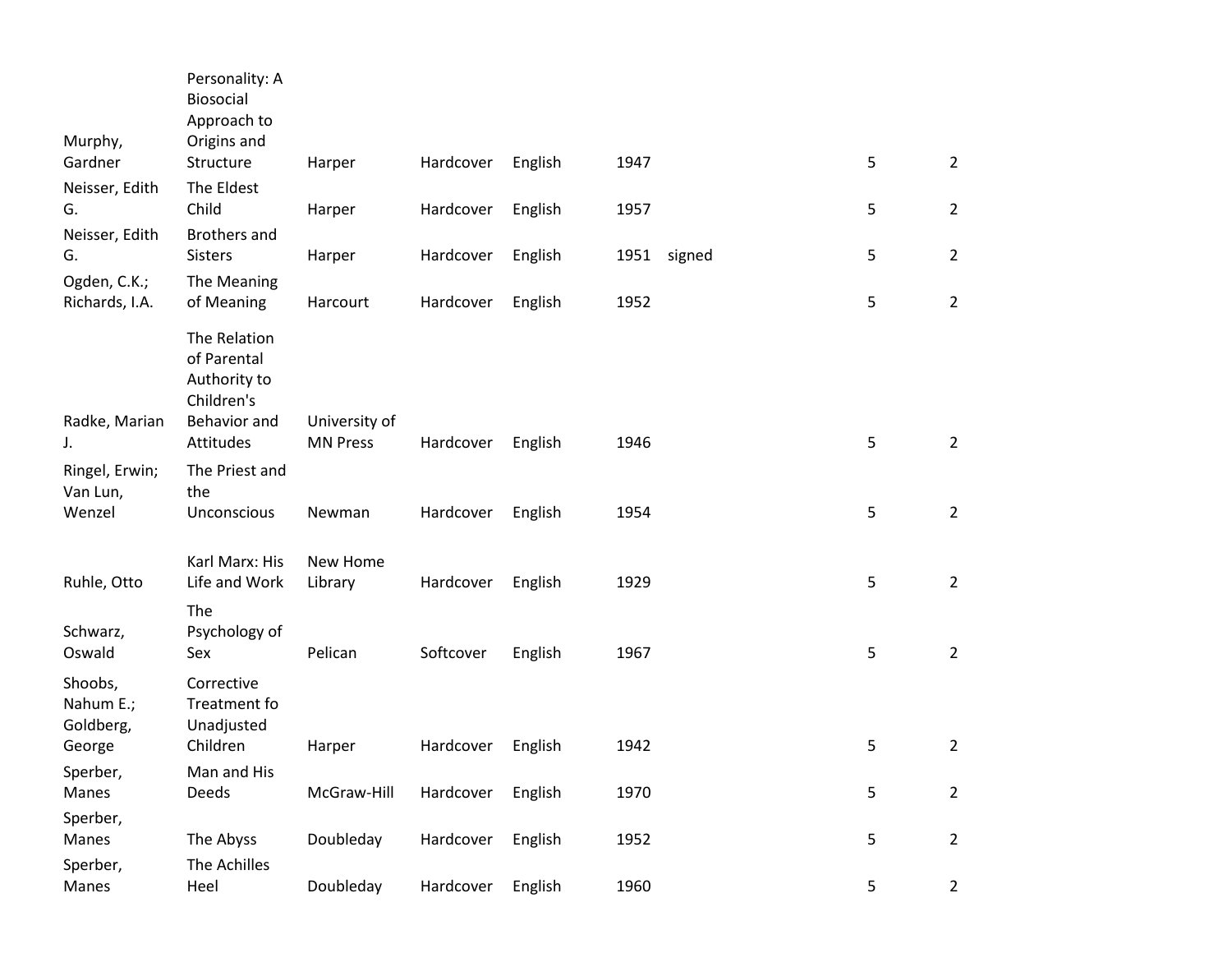| Stekel,<br>Wilhelm | Sexual<br>Aberrations                                  | Liveright<br>Publishing           | Hardcover | English | 1940     | 5           | $2\overline{ }$ |
|--------------------|--------------------------------------------------------|-----------------------------------|-----------|---------|----------|-------------|-----------------|
| Stekel,<br>Wilhelm | Sexual<br>Aberrations                                  | Liveright<br>Publishing           | Hardcover | English | 1940     | 5           | $\overline{2}$  |
| Stekel,<br>Wilhelm | Technique of<br>Analytical<br>Psychotherapy            | Liveright<br>Publishing           | Hardcover | English | 1950     | 5           | $\overline{2}$  |
| Stekel,<br>Wilhelm | Marriage at<br>the Crossroads                          | William<br>Godwin Inc             | Hardcover | English | 1931     | 5           | $\overline{2}$  |
| Stekel,<br>Wilhelm | Compulsion<br>and Doubt                                | Grosset's<br>Universal<br>Library | Softcover | English | 1962     | $\sqrt{5}$  | $\overline{2}$  |
| Stekel,<br>Wilhelm | Auto-Erotism                                           | Washington<br><b>Square Press</b> | Softcover | English | 1967     | 5           | $\overline{2}$  |
| Stekel,<br>Wilhelm | Frigidity in<br>Woman, Vol.<br>Two                     | Grove                             | Softcover | English | 1965     | $\mathsf S$ | $\overline{2}$  |
| Stekel,<br>Wilhelm | The<br>Autobiography<br>of Wilhelm<br>Stekel           | Liveright<br>Publishing           | Hardcover | English | 1950     | 5           | $\overline{2}$  |
| Stekel,<br>Wilhelm | Patterns of<br>Psychosexual<br>Infantilism             | Liveright<br>Publishing           | Hardcover | English | 1952     | 5           | $\overline{3}$  |
| Stekel,<br>Wilhelm | Peculiarities of<br>Behavior                           | Liveright<br>Publishing           | Hardcover | English | 1943 V.1 | 5           | $\mathbf{3}$    |
| Stekel,<br>Wilhelm | Sex and<br>Dreams: The<br>Language of<br><b>Dreams</b> | Badger                            | Hardcover | English | 1922     | 5           | 3               |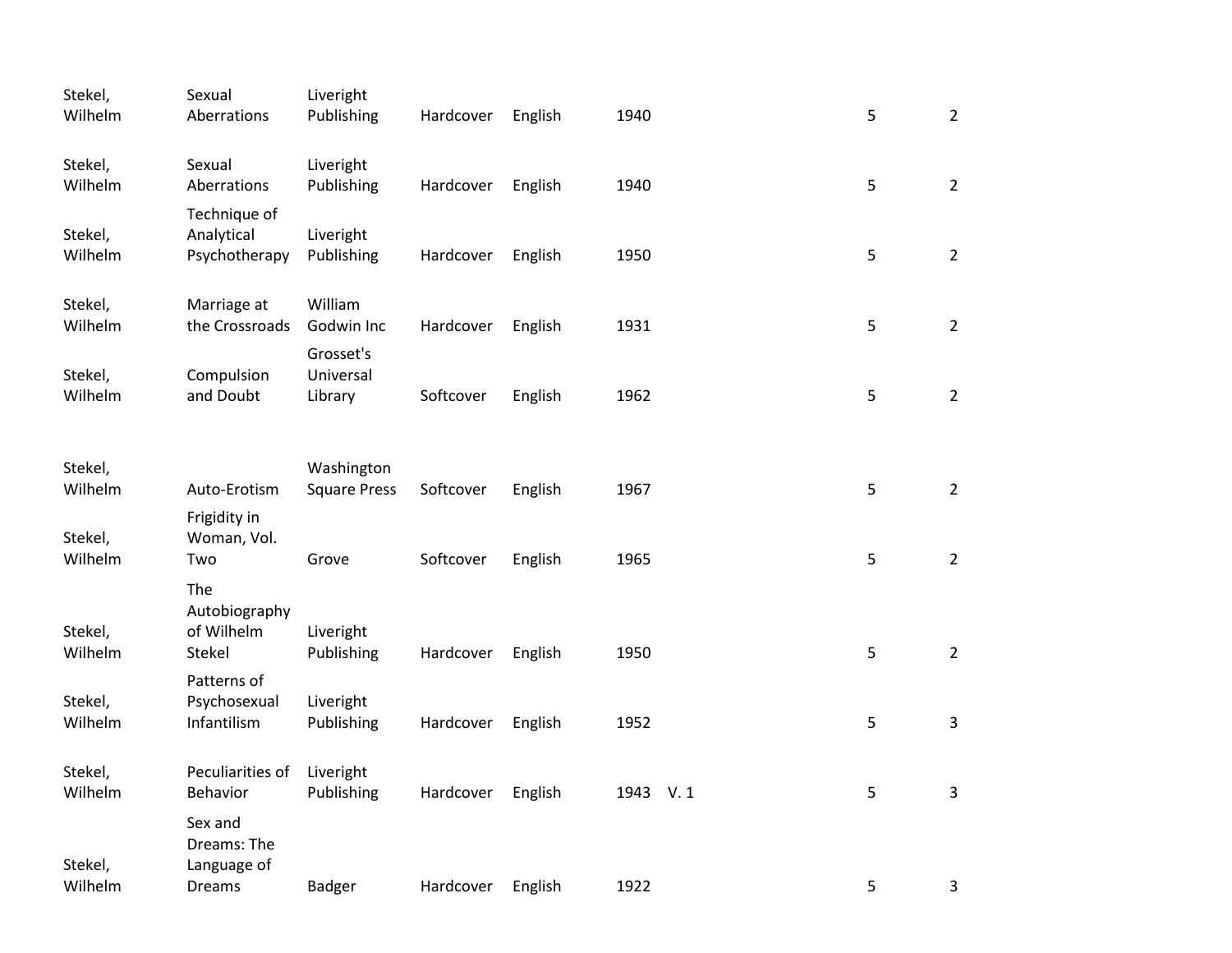| Stekel,<br>Wilhelm                         | The<br>Homosexual<br>Neurosis                       | Physicians<br>and Surgeons<br>Book Co. | Hardcover | English | 1922     |                                                 | 5 | $\mathbf{3}$   |
|--------------------------------------------|-----------------------------------------------------|----------------------------------------|-----------|---------|----------|-------------------------------------------------|---|----------------|
| Stekel,<br>Wilhelm                         | Impotence in<br>the Male                            | Liveright<br>Publishing                | Hardcover | English | 1927 V.1 |                                                 | 5 | 3              |
| Stekel,<br>Wilhelm                         | Impotence in<br>the Male                            | Liveright<br>Publishing                | Hardcover | English | 1927 V.2 |                                                 | 5 | 3              |
| Stekel,<br>Wilhelm                         | Impotence in<br>the Male                            | Liveright<br>Publishing                | Hardcover | English | 1927 V.1 |                                                 | 5 | 3              |
| Stekel,<br>Wilhelm                         | Impotence in<br>the Male                            | Liveright<br>Publishing                | Hardcover | English | 1927 V.2 |                                                 | 5 | $\overline{3}$ |
|                                            | The<br>Interpretation<br>of Dreams:<br><b>New</b>   |                                        |           |         |          |                                                 |   |                |
| Stekel,<br>Wilhelm<br>Snygg, Donald;       | Developments<br>and Technique                       | Liveright<br>Publishing                | Hardcover | English | 1943 V.1 |                                                 | 5 | 3              |
| Combs, Arthur<br>W.                        | Individual<br>Behavior                              | Harper                                 | Hardcover | English | 1949     |                                                 | 5 | 3              |
| Thurstone,<br>L.L.; Jenkins,<br>Richard L. | Order of Birth<br>Parent-Age<br>and<br>Intelligence | University of<br>Chicago               | Hardcover | English | 1931     |                                                 | 5 | $\mathbf{3}$   |
| Vaughn,<br>Wayland F.                      | The Lure of<br>Superiority                          | Henry Holt<br>and Company              | Hardcover | English | 1928     | binding is<br>seperating from<br>the text block | 5 | 3              |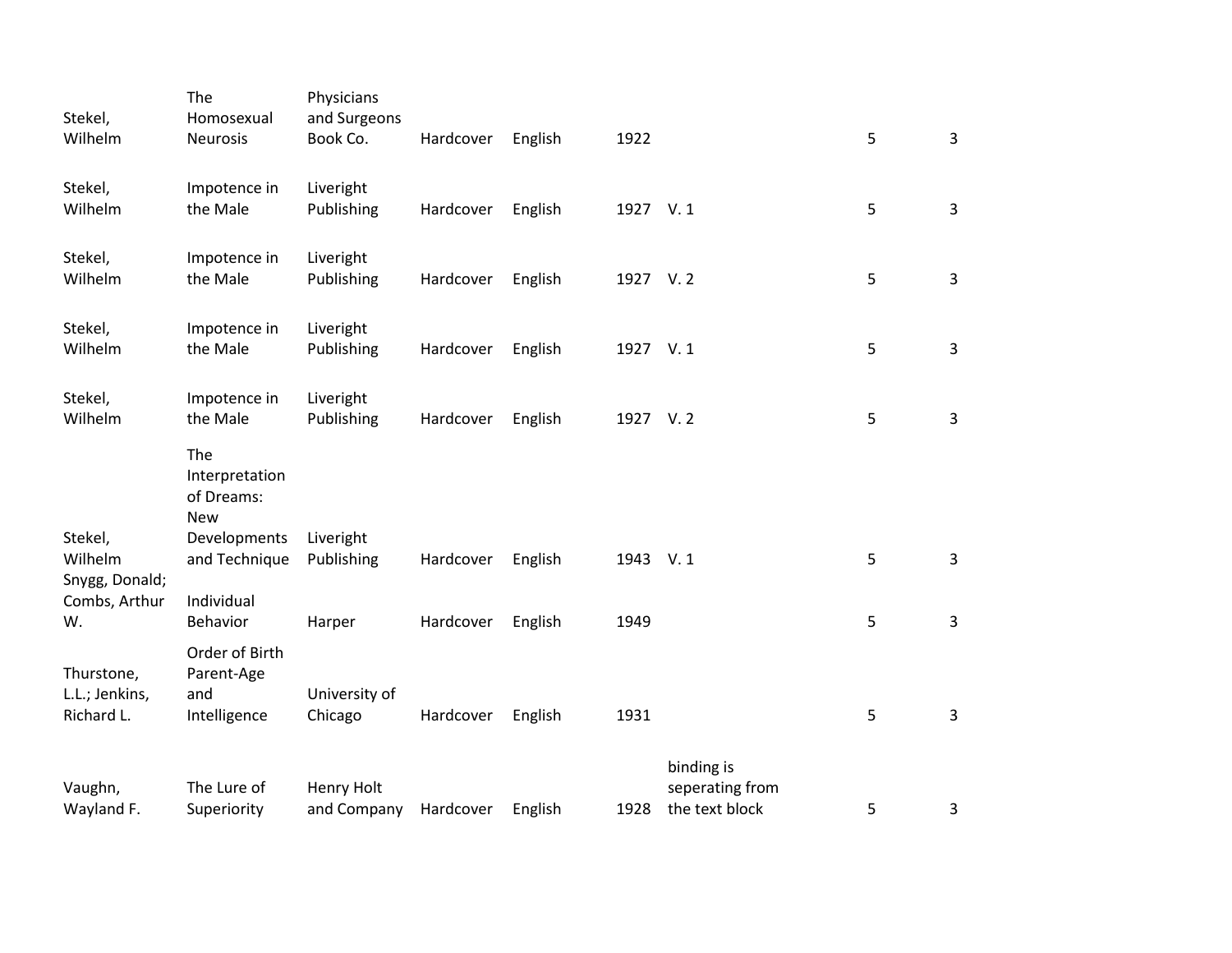| Wexberg,           | Individual<br>Psychology               | Alfred Adler<br>Institute of |           |         |      |   |                |
|--------------------|----------------------------------------|------------------------------|-----------|---------|------|---|----------------|
| Erwin              | Treatment                              | Chicago                      | Softcover | English | 1970 | 5 | $\overline{3}$ |
| Wexberg,<br>Erwin  | Individual<br>Psychology               | Allen and<br>Unwin           | Hardcover | English | 1929 | 5 | $\mathbf{3}$   |
| Wexberg,           | Individual                             |                              |           |         |      |   |                |
| Erwin              | Psychology                             | Cosmopolitan                 | Hardcover | English | 1929 | 5 | 3              |
| Wexberg,<br>Erwin  | Medical<br>Psychology                  | Grune and<br>Stratton        | Hardcover | English | 1947 | 5 | $\overline{3}$ |
|                    | The<br>Psychology of                   |                              |           |         |      |   |                |
| Wexberg,<br>Erwin  | Sex                                    | <b>Blue Ribbon</b>           | Hardcover | English | 1931 | 5 | $\overline{3}$ |
| Wexberg,<br>Erwin  | Our Children<br>in a Changing<br>World | MacMillan                    | Hardcover | English | 1937 | 5 | $\overline{3}$ |
| Wexberg,<br>Erwin  | Individual<br>Psychology<br>Treatment  | Daniel                       | Hardcover | English | 1929 | 5 | $\overline{3}$ |
|                    | The                                    |                              |           |         |      |   |                |
| Wexberg,<br>Erwin  | Psychology of<br>Sex                   | Farrar and<br>Rinehart       | Hardcover | English | ?    | 5 | $\overline{3}$ |
| Wexberg,<br>Erwin  | <b>Your Nevous</b><br>Child            | Boni                         | Hardcover | English | 1927 | 5 | 3              |
| Wolfe, W.<br>Beran | Calm Your<br><b>Nerves</b>             | Rinehart                     | Hardcover | English | 1933 | 5 | 3              |
| Wolfe, W.<br>Beran | Calm Your<br><b>Nerves</b>             | Garden City                  | Hardcover | English | 1948 | 5 | $\overline{3}$ |
| Wolfe, W.          | Succesful                              |                              |           |         |      |   | $\overline{3}$ |
| Beran              | Living                                 | Routledge                    | Hardcover | English | 1948 | 5 |                |
| Wolfe, W.<br>Beran | Succesful<br>Living                    | Farrar and<br>Rinehart       | Hardcover | English | 1938 | 5 | 3              |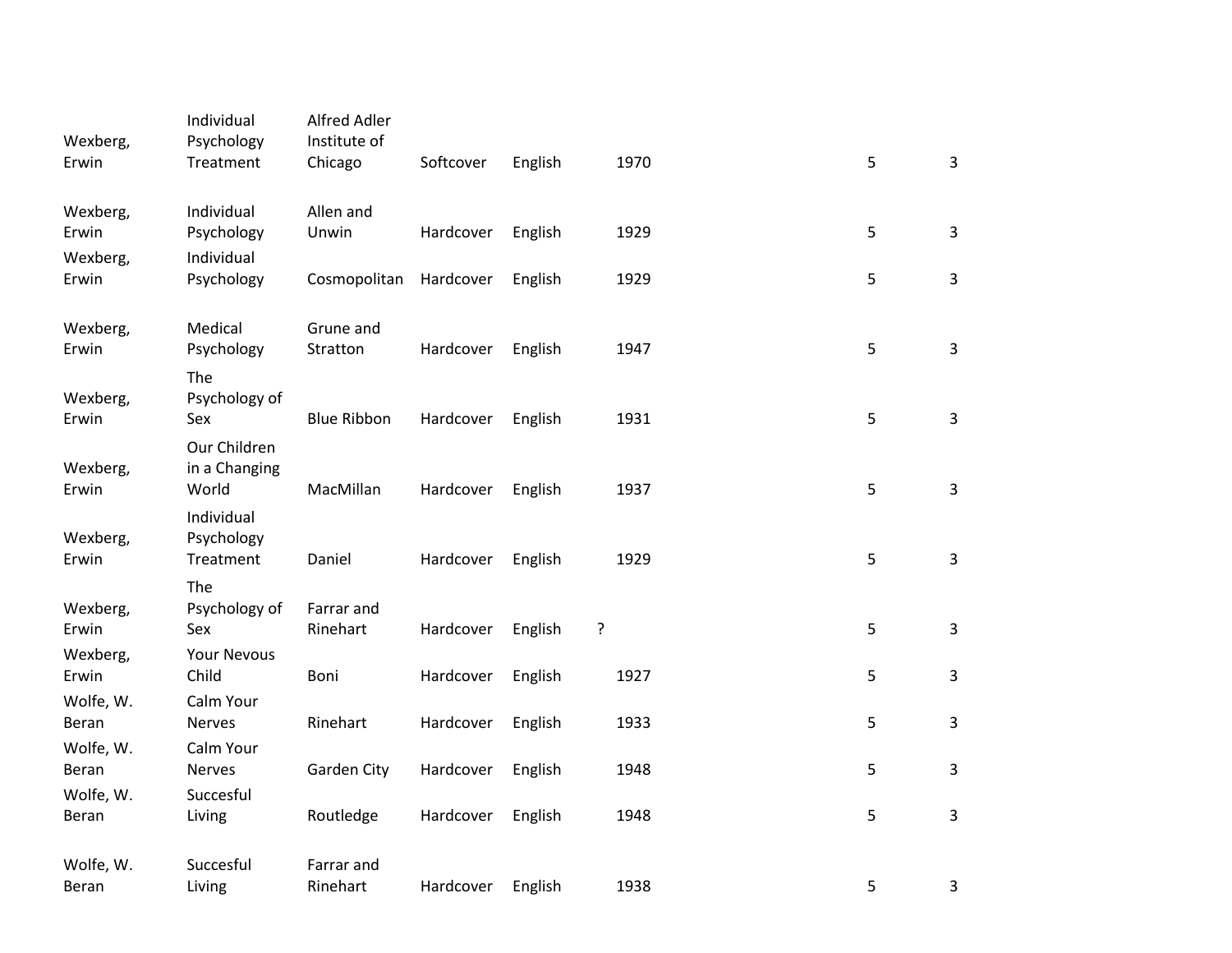| Wolfe, W.          | <b>Nervous</b><br>Breakdown:<br>Its Cause and | Farrar and                  |           |         |      |   |                |
|--------------------|-----------------------------------------------|-----------------------------|-----------|---------|------|---|----------------|
| Beran              | Cure                                          | Rinehart                    | Hardcover | English | 1933 | 5 | 3              |
| Wolfe, W.<br>Beran | A Woman's<br><b>Best Years</b>                | Garden City                 | Hardcover | English | 1935 | 5 | 3              |
| Wolfe, W.          | A Woman's<br><b>Best Years:</b><br>The Art of |                             |           |         |      |   |                |
| Beran              | <b>Staying Young</b>                          | Emerson                     | Hardcover | English | 1949 | 5 | 3              |
| Wolfe, W.<br>Beran | How to be<br>Happy Though<br>Human            | Routledge,<br>New York      | Hardcover | English | 1953 | 5 | $\overline{4}$ |
| Wolfe, W.          | How to be<br>Happy Though                     | Pelican Book,<br>Baltimore, |           |         |      |   |                |
| Beran              | Human                                         | Maryland                    | Softcover | English | 1957 | 5 | 4              |
| Woodworth,         | Contemporary<br>Schools of                    |                             |           |         |      |   |                |
| Robert S.          | Psychology                                    | <b>Ronald Press</b>         | Hardcover | English | 1948 | 5 | 4              |

5

4

Psychology Methuen Hardcover English 1956

Woodworth, Robert S.

Contemporary Schools of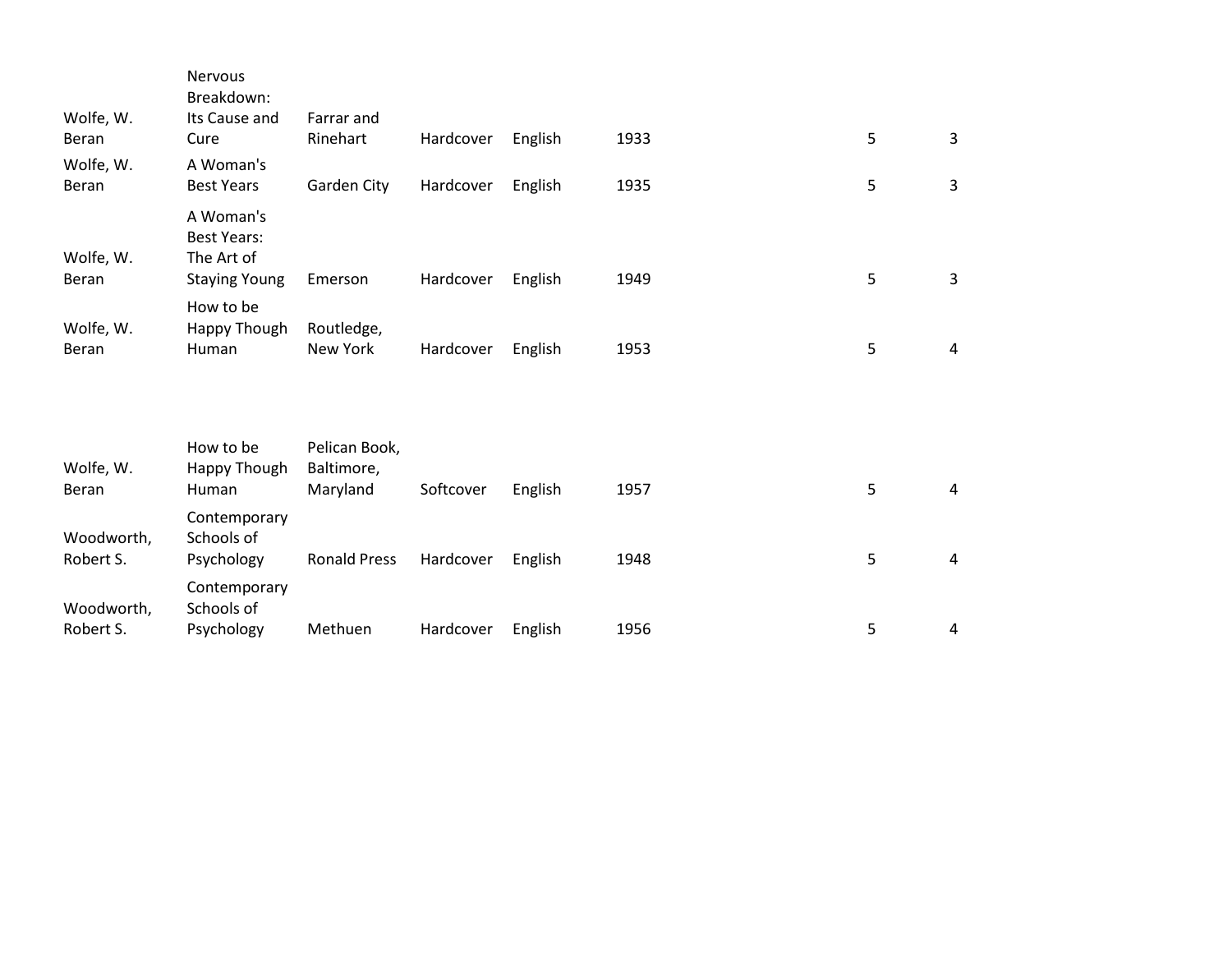## **Series II. Other Languages**

| Author                  | <b>Title</b>                                                                              | <b>Publisher</b>              | <b>Material</b><br><b>Type</b> | Language | Year | <b>Notes</b> | Location:<br><b>Bookcase</b> | Location:<br><b>Shelf</b> |  |
|-------------------------|-------------------------------------------------------------------------------------------|-------------------------------|--------------------------------|----------|------|--------------|------------------------------|---------------------------|--|
| Adler, Alfred,<br>et al | Medizinisches<br>Handlexikon: Fur<br>Praktisch Arzte                                      | Urban and<br>Schwarzenberg    | Hardcover                      | German   | 1908 |              | 5                            | $\overline{4}$            |  |
|                         | handbuch der<br>normalen und<br>pathologischen<br>physiologie mit<br>berucksichtigung der |                               |                                |          |      |              |                              |                           |  |
| Bethe, A. et<br>al      | experimentellen<br>pharmakologie                                                          | Verlag von Julius<br>Springer | Hardcover                      | German   | 1932 |              | 5                            | 4                         |  |
| Stekel,<br>Wilhelm      | Die Traume der<br>Dichter                                                                 | Verlag von J.F.<br>Bergman    | Hardcover                      | German   | 1912 |              | 5                            | 4                         |  |
| Allers, Rudolf          | Über Psychoanalyse                                                                        | Verlag Von S. Karger          | Hardcover                      | German   | 1922 |              | 5                            | 4                         |  |
| Messer,<br>August       | Einführung in die<br>Psychologie                                                          |                               | Hardcover                      | German   | 1927 |              | 5                            | $\overline{4}$            |  |
| F. Oliver-<br>Brachfeld | Come interpretare i<br>sogni                                                              | Garzanti                      | Softcover                      | Italian  | 1951 |              | 5                            | 4                         |  |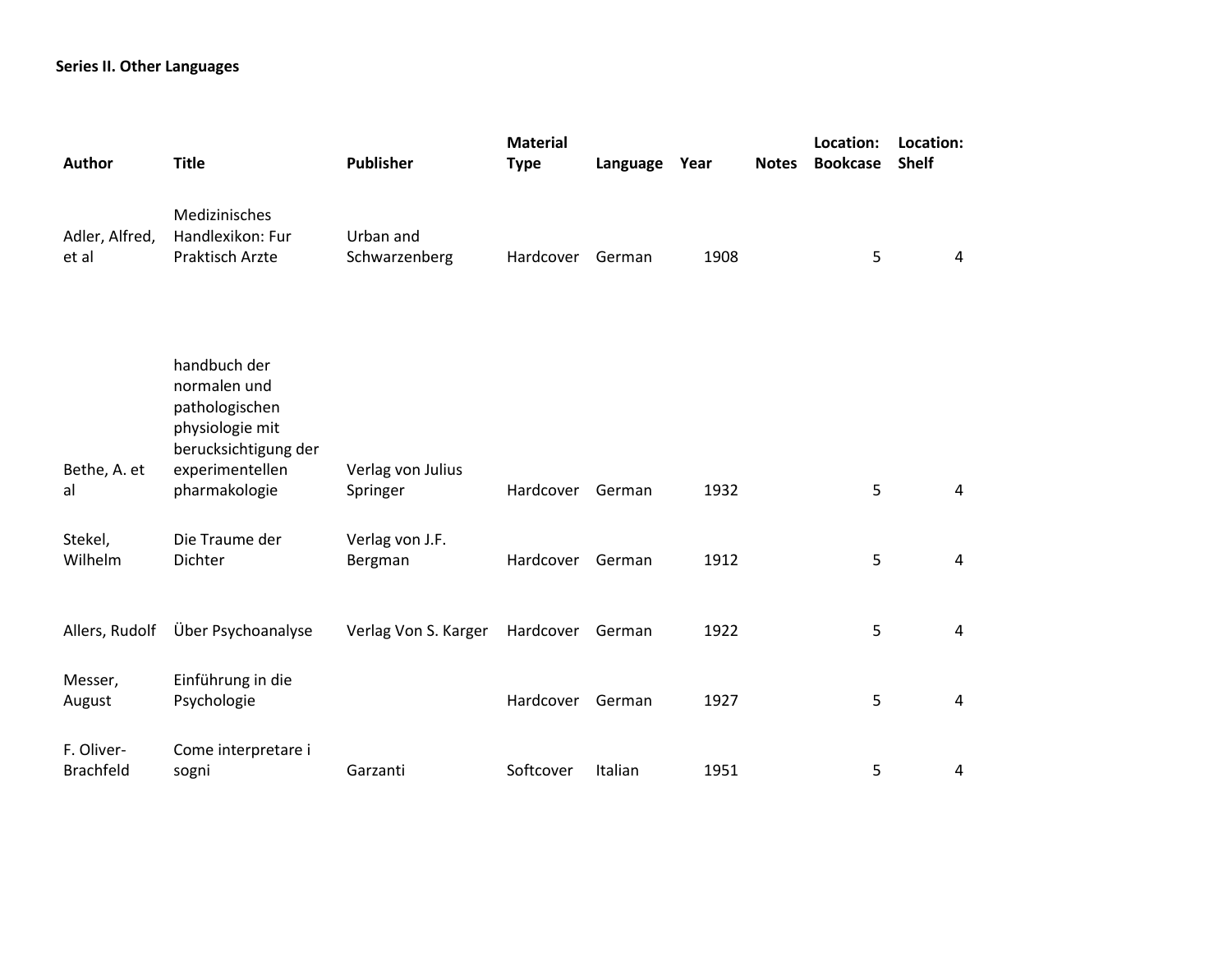| Rattner,<br>Josef        | Psychotherapie und<br>psychohygiene in<br><b>Geiste Alfred Adlers</b>     |                                              | Softcover         | German |   | 1990 | 5 | 4              |
|--------------------------|---------------------------------------------------------------------------|----------------------------------------------|-------------------|--------|---|------|---|----------------|
| Ringel; Van<br>Lun       | la psicologia profunda<br>ayuda al sacerdote                              | <b>Ediciones Fax</b>                         | Hardcover Spanish |        |   | 1957 | 5 | $\overline{4}$ |
| Rombouts,<br>Fr. S.      | De Anderen en Gij:<br>Moderne Psychologie<br>en Mensenkennis              | Uitgeverij Het<br>Spectrum                   | Hardcover         | Dutch  | ? |      | 5 | 4              |
| Rühle-<br>Gerstel, Alice | elementare<br>einführung in<br>psychoanalyse und<br>individualpsychologie | Verlag am Andersen<br>Ufer                   | Hardcover         | German |   | 1924 | 5 | $\overline{4}$ |
| Kühle, Otto              | umgang mit kindern                                                        | Buchholz-<br>Friedewald                      | Softcover         | German |   | 1924 | 5 | $\overline{4}$ |
| Kühle, Otto              | Liebe Ehe Familie                                                         | Verlag<br>derKommuniltifchen<br>Buchhandiung | Hardcover German  |        | ? |      | 5 | 4              |
| Schmidt-Beil,            |                                                                           | Verlag für Kulture<br>un Wissenchaft         |                   |        |   |      |   |                |

BmbH. Hardcover German 1931 5 4

Ada Die Kultur der Frau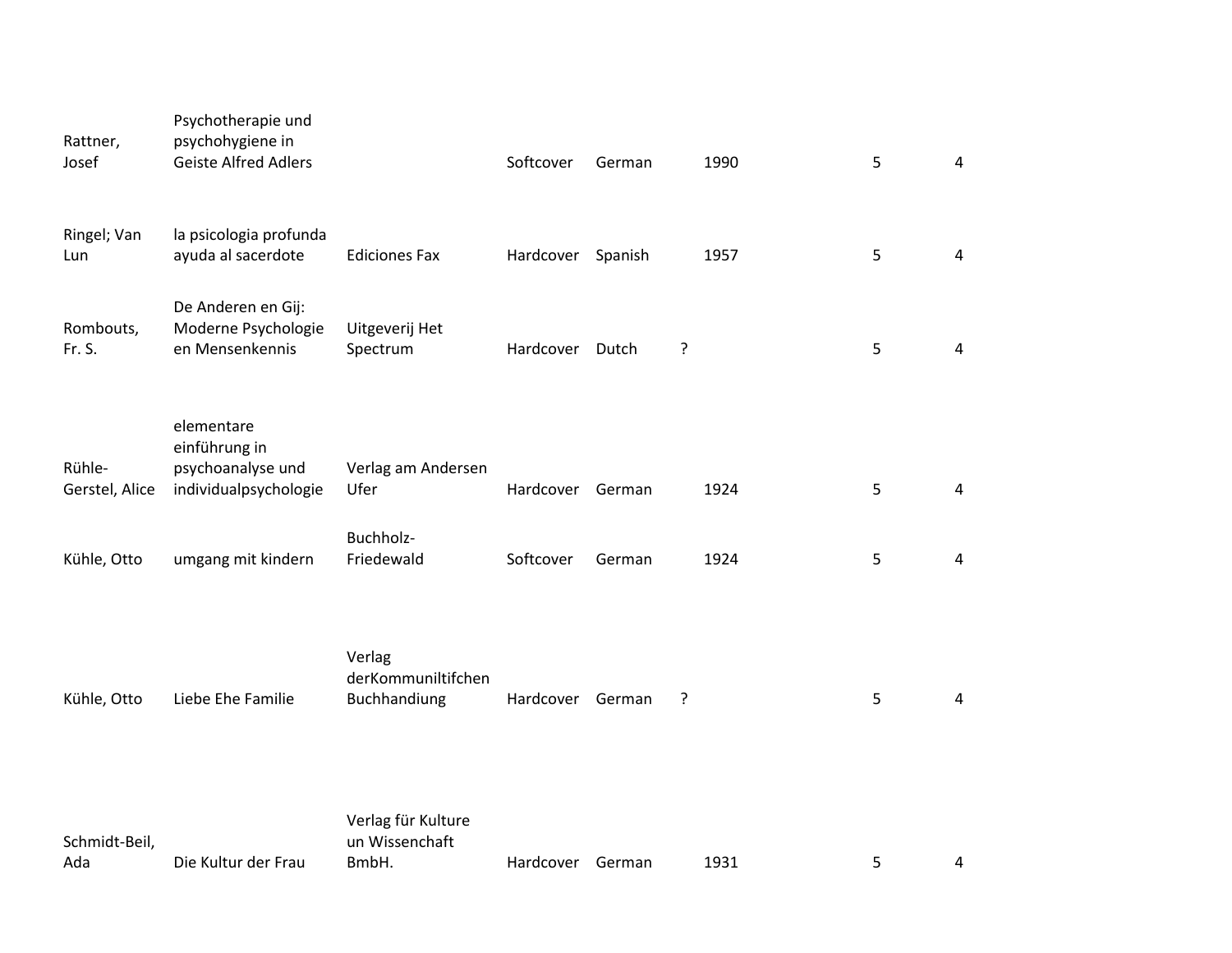| Ansbacher,<br>Heinz L.                    | <b>Alfred Adlers</b><br>Individual Psychologie                     | Ernst Reinhardt                  | Hardcover German  |         | 1982              | 5 | $\overline{4}$ |
|-------------------------------------------|--------------------------------------------------------------------|----------------------------------|-------------------|---------|-------------------|---|----------------|
| Brachfeld, F.<br>Oliver                   | Como Interpretar Los<br>Suenos                                     | Propiedad Literaria<br>Reservada | Hardcover Spanish |         | 1949              | 5 | 4              |
| Adler, Alfred,<br>et al                   | Gefundheitsbuch für<br>das<br>Schneidergewerbe                     |                                  | Softcover         | German  | 1898<br>(reprint) | 5 | $\overline{4}$ |
| Schwarz,<br>Oswald                        | Sexualität und<br>Persönlichkeit<br>La Doctrine d'Alfred           | Weidmann and Co                  | Hardcover         | German  | 1934              | 5 | $\overline{4}$ |
| Spiel, Oscar                              | Adler                                                              | Payot                            | Softcover         | French  | 1954              | 5 | 4              |
| Stanley, Felix                            | La educacion por si<br>mismo                                       | Victoria                         | Hardcover         | Spanish | 1936              | 5 | 4              |
| Carp,<br>E.A.D.E.                         | De individual<br>psychologische<br>behandelingsmethode             |                                  | Hardcover         | Dutch   | 1949              | 5 | 4              |
| Donat, Josef                              | über psychoanalyse<br>und<br>individualpsychologie                 |                                  | Hardcover         | German  | 1932              | 5 | 4              |
| Farau,<br>Alfred;<br>Schaffer,<br>Herbert | La psicologia<br>profunda desde sus<br>origenes a nuestros<br>dias | Espasa-Calpe                     | Softcover         | Spanish | 1963              | 5 | 4              |
| Lazarsfeld,<br>Sofie                      | Wie den mann die<br>frau erlebt                                    |                                  | Hardcover         | German  |                   | 5 | 6              |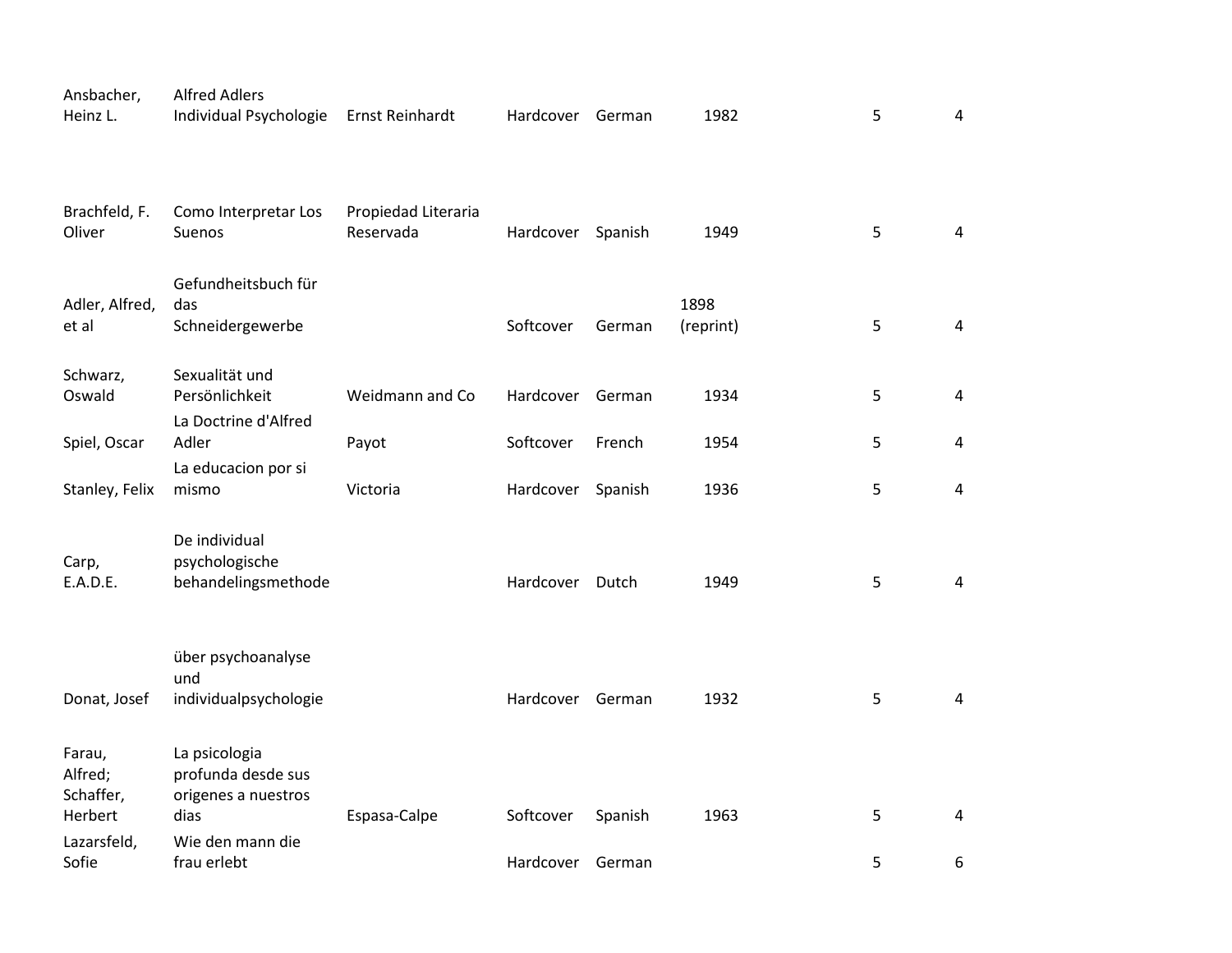| Allers,<br>Rudolf, et all  | Die Entwicklung zur<br>sittlichen<br>persönlichkeit                                               |                     | Hardcover German |         | 1931 | 5 | 6                |
|----------------------------|---------------------------------------------------------------------------------------------------|---------------------|------------------|---------|------|---|------------------|
| Mitscherlich,<br>Alexander | Freiheit und<br>unfreiheit in der<br>krankheit: Das Bild<br>Des Menschen in der<br>Psychotherapie | Bohn                | Softcover        | German  | 1948 | 5 | 6                |
|                            | Psicogenesis y<br>psicoterapia de los                                                             |                     |                  |         |      |   |                  |
| Schwarz, O                 | sintomas corporales                                                                               | Labor               | Hardcover        | Spanish |      | 5 | 6                |
| Neumann,<br>Johannes       | Leben ohne angst                                                                                  |                     | Hardcover        | German  |      | 5 | 6                |
| Kunkel, Fritz<br>Doring,   | Die Arbeit am<br>Character                                                                        |                     | Hardcover        | German  | 1932 | 5 | 6                |
| Woldemar<br>Oskar          | Psychoanalyse und Individualpsychologie                                                           |                     | Hardcover German |         | 1928 | 5 | $\boldsymbol{6}$ |
| Wexberg,<br>Erwin          | Introduccion a la<br>psicologia de la vida<br>sexual                                              | Apolo               | Softcover        | Spanish | 1936 | 5 | $6\phantom{1}$   |
|                            |                                                                                                   |                     |                  |         |      |   |                  |
| Wexberg,<br>Erwin          | Sorgen Kinder                                                                                     | Verlag von S.Hirzel | Softcover        | German  | 1931 | 5 | 6                |
| Wexberg,<br>Erwin          | Arbeit und<br>gemeinschaft                                                                        | Verlag von S.Hirzel | Hardcover German |         | 1932 | 5 | 6                |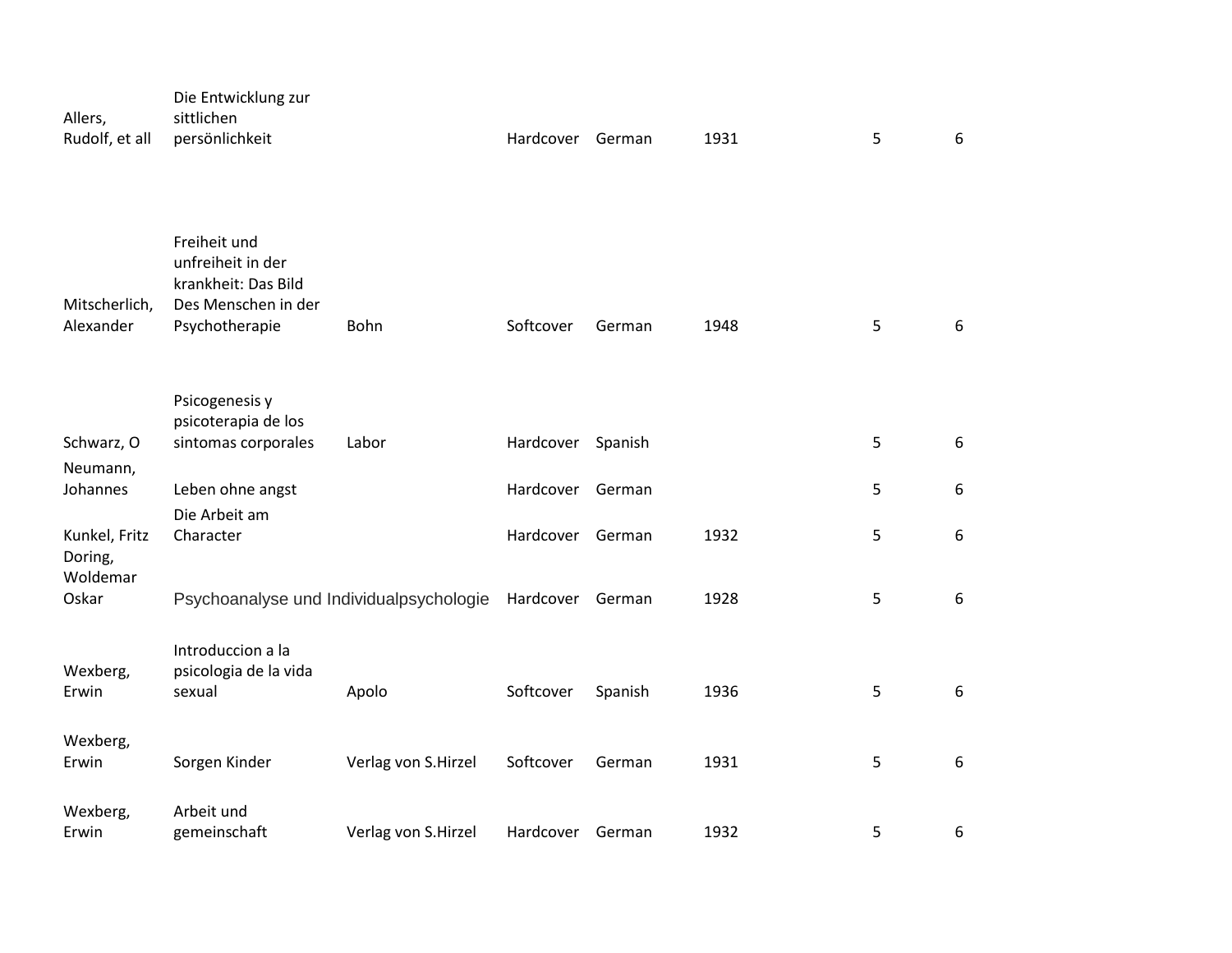| Kunkel, Fritz<br>Kunkel, Fritz    | Charakter-wachstum<br>und erziehung<br>Psychotherapie du<br>caractere | Verlag von S.Hirzel           | Hardcover<br>Softcover | German<br>French | 1931         | 5<br>5 | 6<br>6 |
|-----------------------------------|-----------------------------------------------------------------------|-------------------------------|------------------------|------------------|--------------|--------|--------|
| Lazarsfeld,<br>Sofie              | Technik der erziehung                                                 | Verlag von S.Hirzel           | Hardcover              | German           | 1929         | 5      | 6      |
| Kunkel, Fritz                     | Einfuhrung in die<br>charakterkunde                                   | Verlag von S.Hirzel           | Hardcover              | German           | 1934         | 5      | 6      |
| Kunkel, Fritz                     | Karaktärskunskap pä<br>individualpsykologisk<br>grundval              |                               | Hardcover              | Swedish          | 1946         | 5      | 6      |
| Kronfeld,<br>Arthur<br>Herzog-    | Psychotherapie:                                                       | Verlag von Julius<br>Springer | Hardcover              | German           | 1925         | 5      | 6      |
| Durck,<br>Johanna<br>Klatt, Georg | Menschsein als<br>wagnis                                              | Ernst Klett                   | Softcover<br>Hardcover | German<br>German | 1960<br>1925 | 5<br>5 | 6<br>6 |
| Kaus, Otto<br>Kaus, Otto          | das einzige kind<br>Dostoiweski et son<br>destin                      | Verlag am andern<br>ufer      | Hardcover<br>Softcover | German<br>French | 1926         | 5<br>5 | 6<br>6 |
| Furtmuller,<br>Carl               | Psychoanalyse und<br>ethik                                            | Verlog von Ernst<br>Reinhardt | Hardcover              | German           | 1912         | 5      | 6      |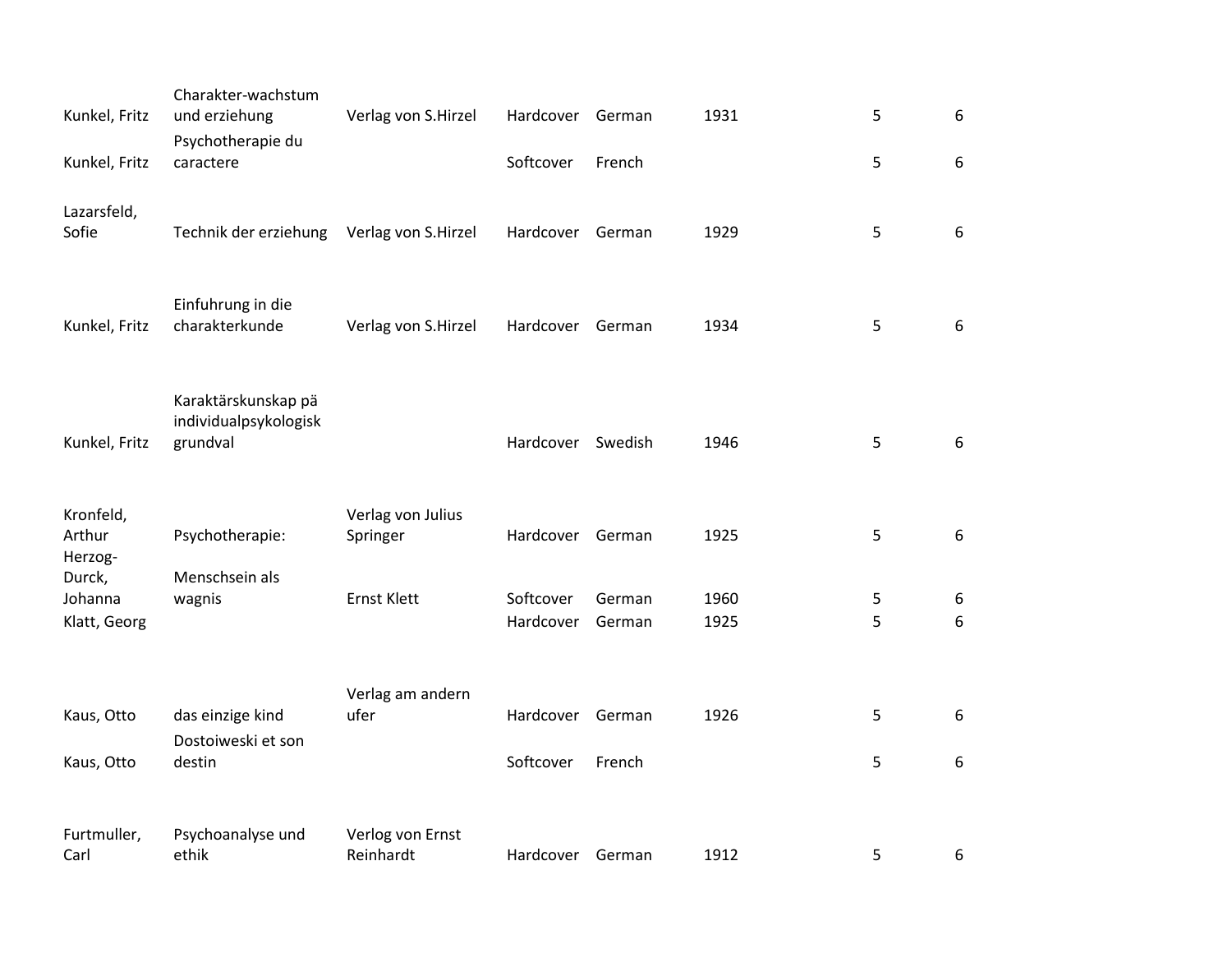| Kunkel, Fritz           | Groeps-<br>Karakterkunde                              |                      | Hardcover Dutch   |        |      | 5 | 6                |
|-------------------------|-------------------------------------------------------|----------------------|-------------------|--------|------|---|------------------|
| Kunkel, Fritz           | Charakter-einzel-<br>mensch und gruppe                | verlag von s. hirzel | Hardcover German  |        | 1933 | 5 | $\boldsymbol{6}$ |
| Kaus, Otto              | Dostojewski und sein<br>schicksal                     |                      | Hardcover German  |        |      | 5 | 6                |
|                         | Erziehungs und                                        |                      |                   |        |      |   |                  |
| Freudenberg,<br>S.      | helpadagosgische<br>beratungsstellen                  | Verlag S. Hirzel     | Hardcover German  |        | 1928 | 5 | 6                |
| Brachfeld, F.<br>Oliver | Los Complejos de<br>inferioridad de la<br>mujer       |                      | Hardcover Spanish |        | 1949 | 5 | $\boldsymbol{6}$ |
| Brachfeld, F.<br>Oliver | Los Complejos de<br>inferioridad de la<br>mujer       |                      | Hardcover Spanish |        | 1949 | 5 | 6                |
| Brachfeld, F.<br>Oliver | El examen de la<br>inteligencia en los<br>ninos       |                      | Hardcover Spanish |        | ?    | 5 | 6                |
| Kunkel, Fritz           | Karaktervorming Door<br>Zelf Opvoeding                |                      | Hardcover         | Dutch  | ?    | 5 | $\boldsymbol{6}$ |
| Kunkel, Fritz           | Introduccion a la<br>caracterologia                   | Victoria             | Hardcover Spanish |        | ?    | 5 | 6                |
| Kunkel, Fritz           | das wir: die<br>grundbegriffe der wir-<br>psychologie |                      | Hardcover         | German |      | 5 | 6                |
| Kunkel, Fritz           | character liebe und<br>ehe                            | Verlag S. Hirzel     | Hardcover German  |        | 1932 | 5 | 6                |